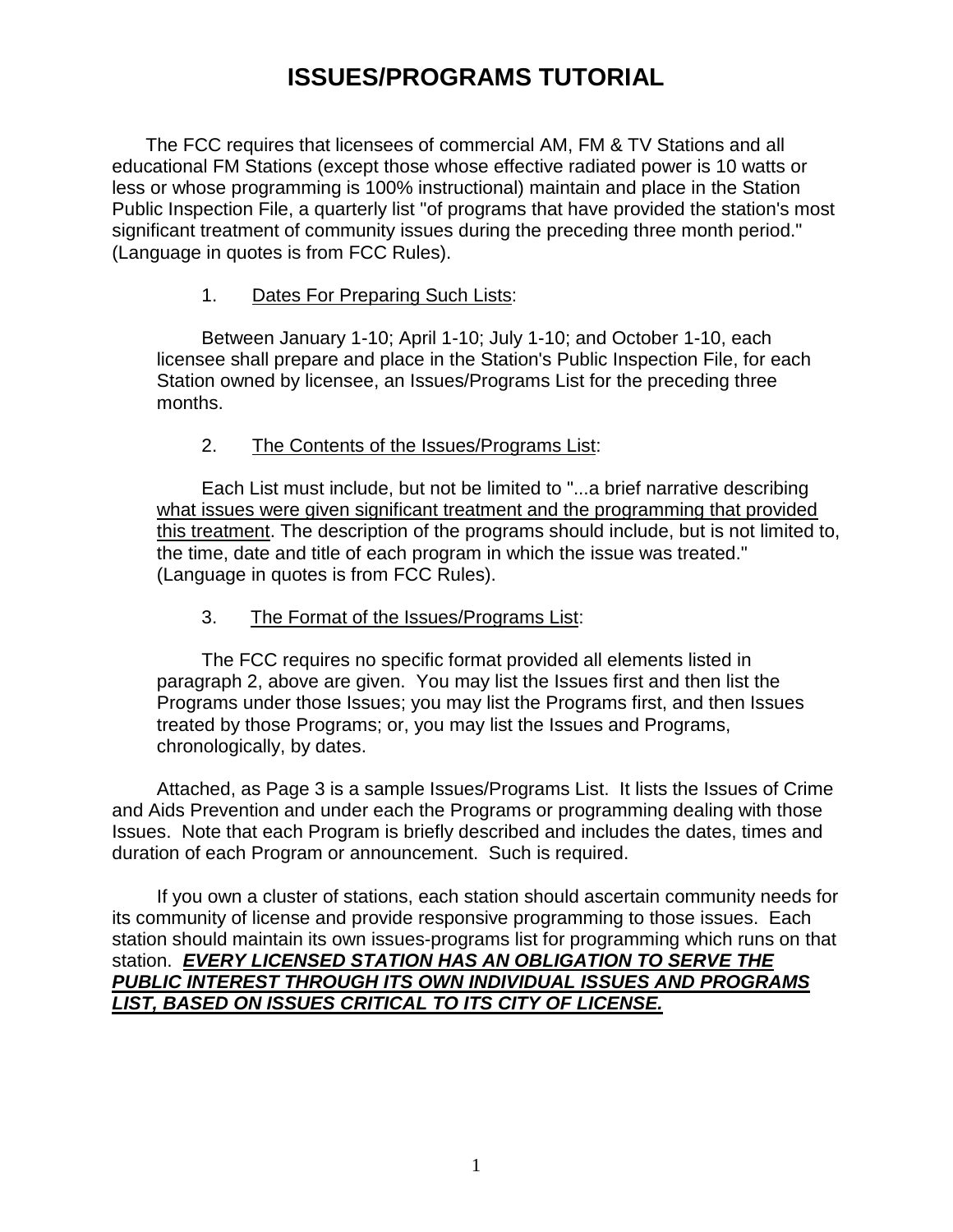### 4.How many Issues and Programs?

The FCC expects that each quarterly Issues/Programs list treat at least 5 and normally not more than 10 Issues. There is no minimum or maximum for the number of Programs. For example, a Station may have 1, 2 or 3 Programs, regularly or irregularly scheduled, that, over time, treat 5, 6, or more Issues. For example, in the attachment to this memo, "The Mayor's Report" was broadcast at 10:30 AM for fifteen minutes, every Monday, and on the dates indicated treated the Issue of Crime. On other dates that same Program could have treated other Issues, and if so, you would separately list those other issues, by date. Indeed, two or more Issues can be treated during one program segment. If so, list each Issue under that program by date and duration (number of minutes for each separate Issue treated during that one program).

### 5. What is an Issue?

An "Issue" is any matter of substantial public concern, in your area. Licensees are give broad discretion in listing Issue of concern in their area.

# 6. What is a Program?

Program or Programming may include not only a 5, 10, 30 or more minute segments, but public service announcements as well. Moreover, the Program or Programming may be commercial or non-commercial. Indeed, a commercial announcement could qualify if it deals with an Issue. Budweiser, for example, runs commercials reminding its customers to drink with moderation and not to drive an automobile if one has been drinking. This would qualify as meeting the Issue of alcohol use and abuse. *However, do not rely, entirely on commercial and non-commercial announcements. Some formal Programs must be included.*

# 7. Failure to Prepare and Maintain Issues/Programs Lists

(a) Most all FCC inspectors ask to see your Issues/Programs Lists. If you have none, most always you will be liable for a fine of at least several hundred dollars.

(b) If a member of the public request to examine your Public Inspection File, you must permit examination. If he or she writes the FCC, noting that the required Issues/Programs lists were not included, the FCC will ask you for an explanation, which probably will result in a fine.

(c) Most importantly, the next time you file for renewal of license, you must answer "Yes" or "No" to the question, "Has the applicant placed in its-station's public inspection file at the appropriate times the documentation required by 47 C.F.R. Sections 73. 3526 and 73.3527?" (These Sections concern the requirement to prepare and place in the Public Inspection File, the Issues/Programs Lists). If you answer "No," this probably will result in a substantial fine. If you answer "Yes," when in fact you have no such Lists and/or the Lists are incomplete or deficient, and the FCC discovers this later, you will be subject to a substantial fine and/or the risk of losing your license.